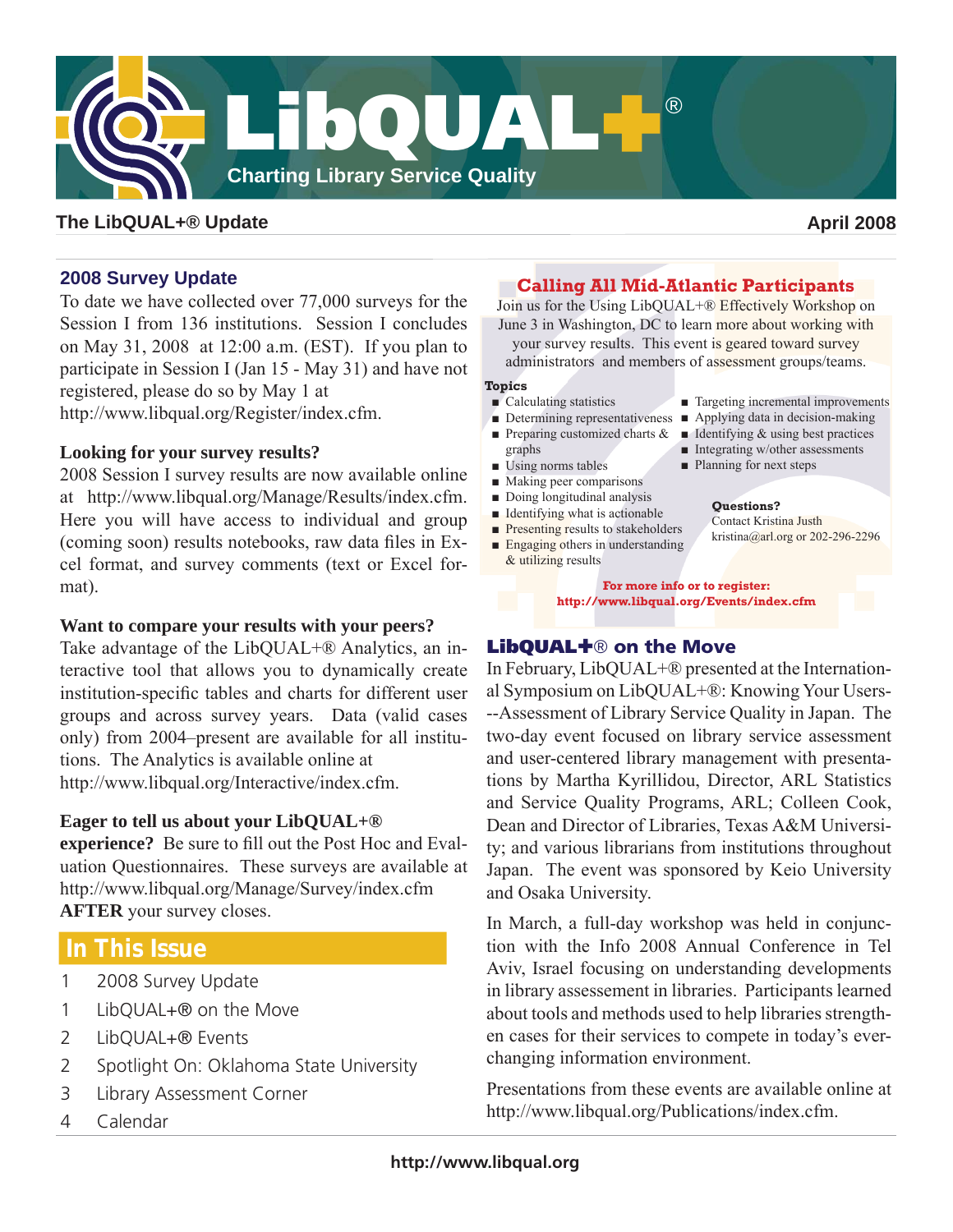# **Events**

**T**

**L**

**I**

**G**

**H**

**T**

# **ALA Annual Conference Events**

Need help understanding your results? Are you confused about customizing your disciplines? Want more information about our services? The LibQUAL+® team will be available for individual consultations at the ALA Annual Conference in Anaheim, CA in June. For more information about booth consultations, see http://www.libqual.org/Events/index.cfm.

**NOTE:** Introduction and survey results workshops will not be held in June. Join us at the Library Assessment Conference on Aug 4-6, 2008 in Seattle, WA to hear the latest LibQUAL+® research.

**For more info or to register for these events: http://www.libqual.org/Events/**

## **2009 Service Quality Evaluation Academy**

Join us in March 2009 in New Orleans for the Service Quality Evaluation Academy, an intensive fiveday program focusing on qualitative and quantitative methods for collecting and analyzing library service quality data. The program emphasizes basic concepts and skills in measurement and data analysis that will be applicable to service quality evaluations. The Academy is designed for librarians across library types and organizational structures, with a strong commitment to service quality assessment efforts.

For more information, see http://www.arl.org/stats/ statsevents/sqacademy/index.shtml.

If you are interested in attending the Academy, please submit an application before October 27, 2008 at  $libqual@arl.org.$ 

**S P O** On March 25th, Oklahoma State University (OSU) awarded 17 lucky students with incentive prizes at a reception held to thank students who participated their 2008 LibQUAL+® survey. The prizes awarded were: a 26" LCD flat screen television, a 7.1 mega pixels digital camera, and one of 15 \$25.00 Wal-Mart gift cards.

The OSU LibQUAL+® team took the advice of undergraduate and graduate students about what prizes would entice them to participate in the survey---this was accomplished by randomly polling students. They found that "anything electronic" would be the best option, and since many people have an iPod or an MP3 player, the staff and students agreed that these would not be the best prizes to offer. Taking into consideration the students' suggestions, the OSU team requested an incentives budget of \$1,000, which was approved by their administration, to purchase the three prizes.

OSU drew a random sample of undergraduates (1,500 students at each level) and invited all graduate professional students to participate in the survey (about 10,000 students total). Over

**O N** 2,700 responses were collected, surpassing OSU's minimum response rate goal of 20%. Karen Neurohr, Assessment Librarian at OSU stated that "We were very pleased with our overall response of 28%, and that 38.8% of respondeners provided an open-ended comment."

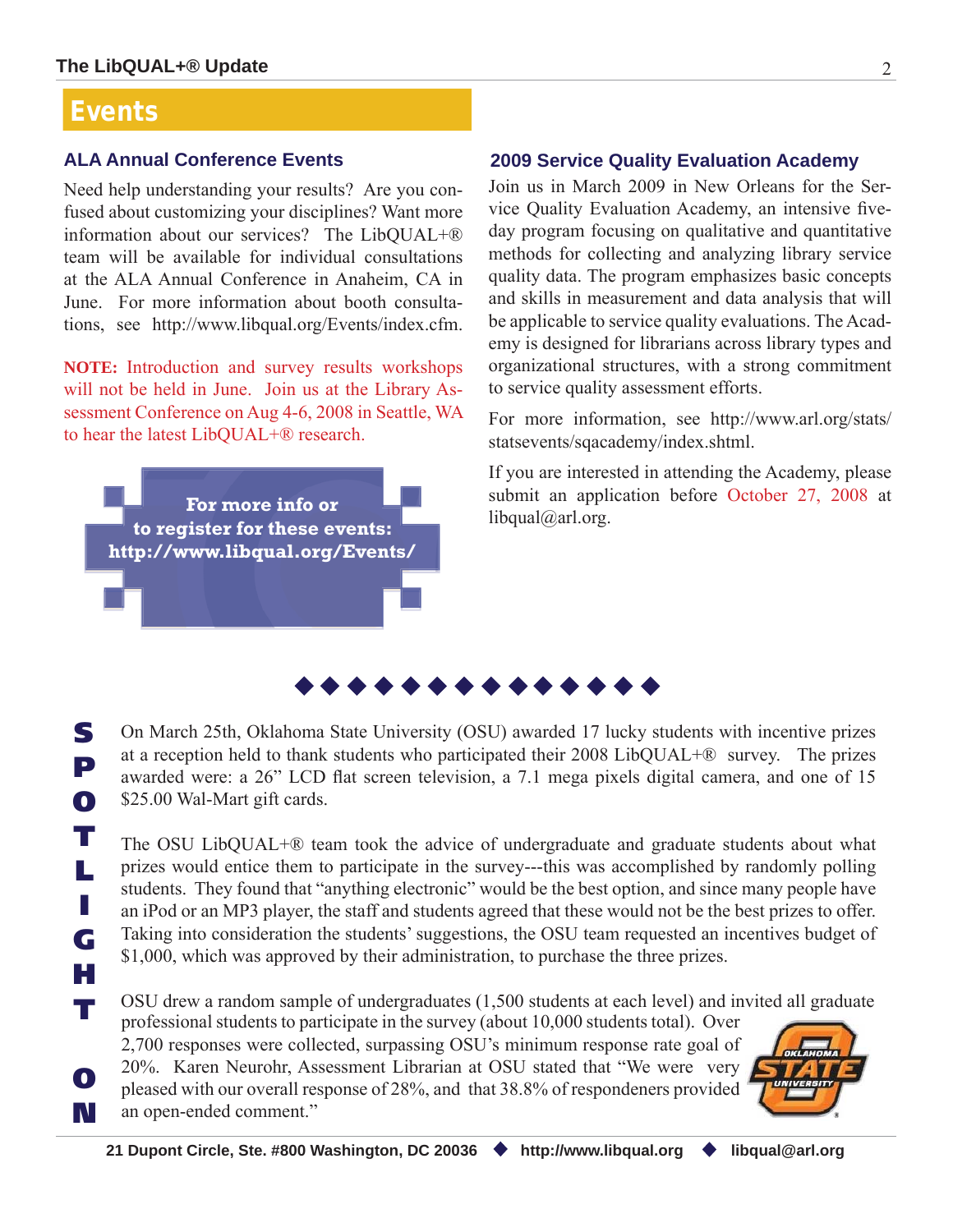# **Library Assessment Corner**

Join us in Seattle, WA on August 4-6, 2008 for the 2nd Library Assessment Conference: Building Effective, Sustainable, Practical Assessment at the University of Washington. The conference goal is to support and nurture the library assessment community through a mix of invited speakers, contributed papers and posters, workshops, and engaging discussion. The conference is geared toward library and information professionals and researchers with responsibility for or an interest in the broad field of library assessment with an emphasis on (but not limited to) North American academic libraries.

# **Keynote panel:**

- Susan Gibons, Vice Provost and Dean, River Campus Libraries, University of Rochester
- Rick Luce, Vice Provost and Director of Libraries, Emory University
- Betsy Wilson, Dean of Libraries, University of Washingon

# **Topics:**

- Digital libraries
- ■Information resources and collections
- Learning and teaching
- Management information
- Methods and tools
- Organizational issues
- Performance measurement and measures
- Return of investment (ROI)
- Services
- Space planning and utilization
- Usability ■ User needs
- Value and impact

For more information or to register, see http://www.libraryassessment.org/.

## **West Virginia University Libraries Survey Team in the News**

Four marketing seniors from the University of West Virginia (WVU) presented their survey findings at the LibQUAL+® Results Meeting at the ALA Midwinter Meeting in Philadelphia, PA this past January. The students were featured in an article for the WVU campus news service, WVU Today, covering their appearance at the conference. The article features a photo of the students with Marketing Professor Paula Bone, Frances O'Brien, Dean of WVU Libraries, and ARL's Martha Kyrillidou.

Read the article in the WVU Today at http://wvutoday.wvu.edu/news/page/6498/.



B

U

 $\overline{\text{L}}$ 

?

Join the Library Assessment Blog. We're interested in discussions about activities that seek to measure the library's impact on teaching, learning and research as well as initiatives that seek to identify user needs and gauge user perceptions or user satisfaction. We're also looking for librarians wanting to share information about:

- ■Local research
- Best practices
- Assessment and evaluation-related research
- ■Presentations and publications
- Announcements of conferences and other professional learning opportunities

The goal of the library assessment blog is to foster continuous improvement of our collections and services through data-based and user-centered assessment. Join the discussion at http://libraryassessment.info/. O G